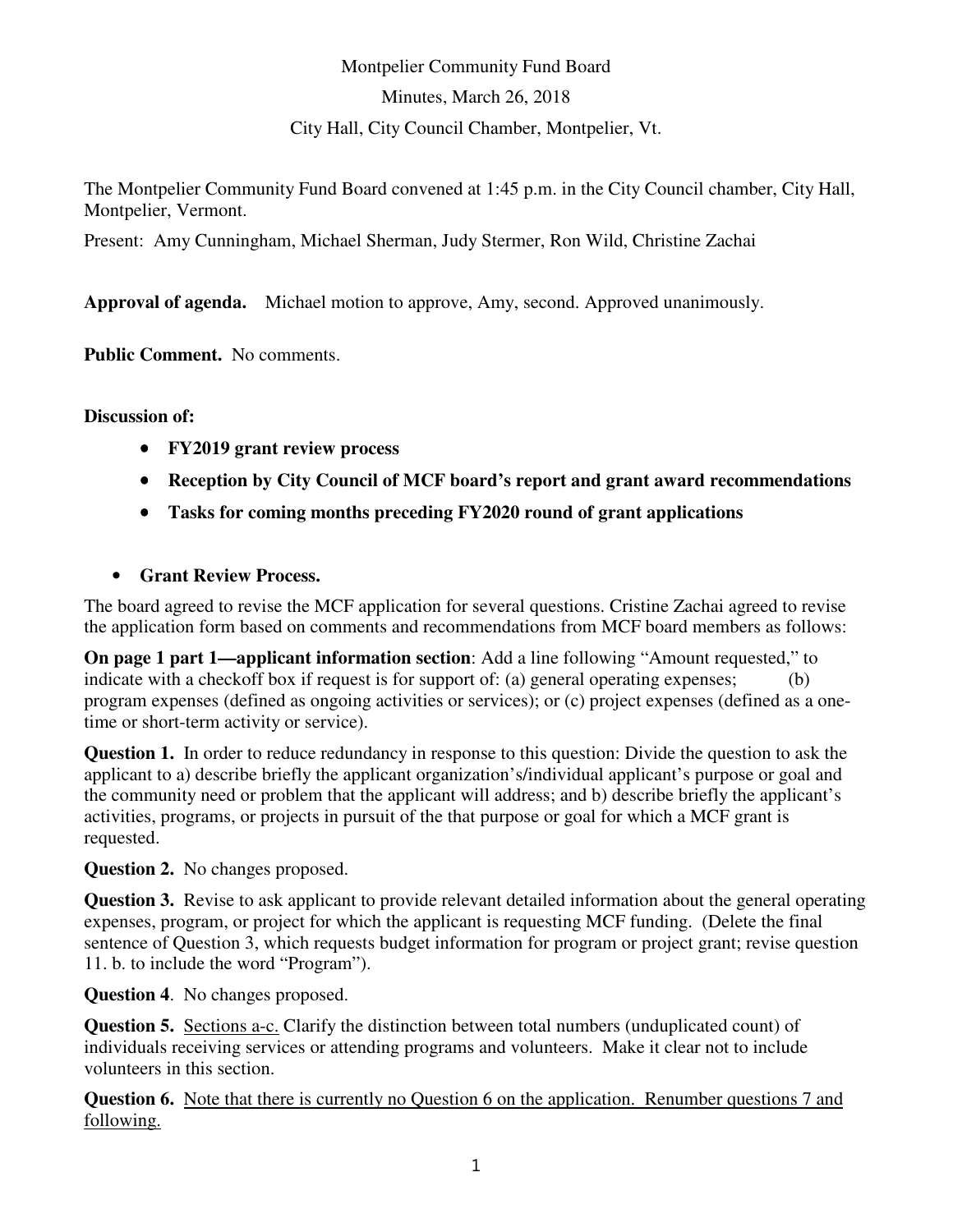**Question 7.** No changes proposed.

**Question 8.** Divide this question to have applicants report other sources of support: a) City of Montpelier, etc.; b) individual, corporate, foundation, state or federal government, and other sources of support.

**Question 9.** No changes proposed.

**Question 10.** Note that there is currently no Question 10 on the application. Renumber questions 11 and following.

**Question 11.** Amy Cunningham will send Christine some notes on this question.

Section a. Amy recommended substituting most recently approved profit/loss statement for most recent prior year budget-to-actual revenue and expenditures. Section b. Add "program budget."

Board members agreed that the current process for reviewing grant applications and preparing a recommendation to the City Council works well. No changes were proposed.

Board members agreed to prepare a document for internal use that describes board procedures, processes, and time lines. This will assure greater continuity of practice as board membership changes in future years.

## • **Reception by City Council of MCF board report and recommendations for FY2019.**

Board members agreed that earlier and more substantive communication with the City Manager, Mayor, and Council concerning the anticipated amount of funding available for MCF grants and other relevant information would clarify the parameters for MCF grant award deliberations and recommendations.

Board members agreed to request an appearance at a meeting of the City Council in October to exchange information and any possible questions or concerns.

Ron proposed adding to the MCF calendar a conversation between the Board chair with the City Manager in mid-November to get a preliminary estimate of funds to be allocated to the MCF.

- **Tasks for coming months.**
	- Distribution of award checks. Ron will be in contact with the City of Montpelier Financial Office to track distribution and cashing of award checks, and to ask for a print out of this information by October 1.
	- MCF web site. Judy will monitor information posted on the MCF page of the City of Montpelier web site and communicate with Jamie Granfield about changes or corrections.
	- Documentation. Board members agreed to prepare a document for internal use that describes board procedures, processes, and time lines. This will assure greater continuity of practice as board membership changes in future years.
- **Next meeting.** Board members agreed to schedule a meeting in May 2018 to review and approve changes in the grant application form and any other revisions. Specific date to be determined.

## **Adjourn.**

.

Motion to adjourn: Christine, Judy, second. Passed. Adjourned 2:40 p.m.